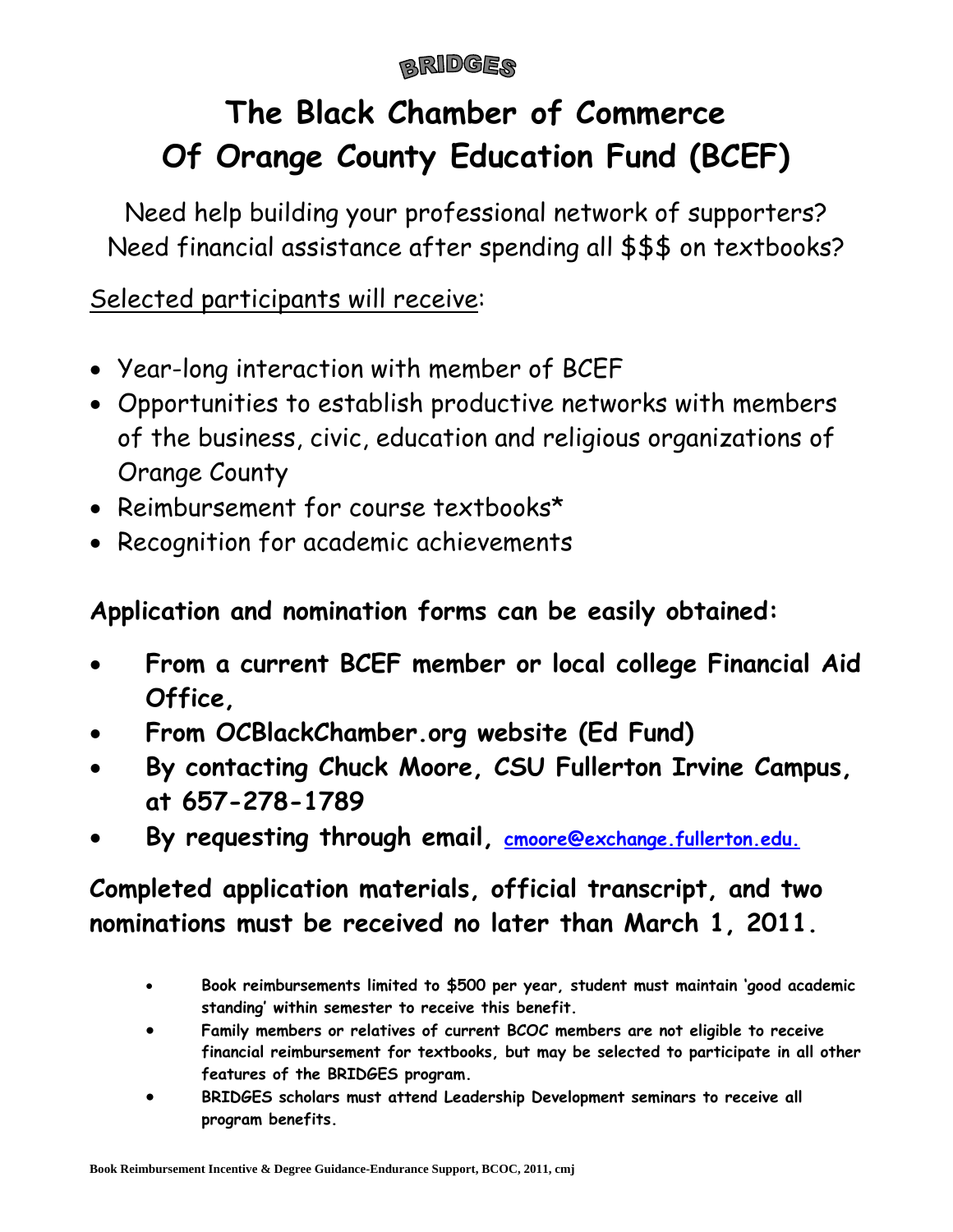### **BRIDGER**

#### **Book Reimbursement Incentive & Degree Guidance-Endurance Support**

#### **BRIDGES MISSION**:

Members of BCOCEF will serve as mentors to African-American college students to increase graduation rates and support development of entrepreneurial and businessrelated skills.

#### **How BCEF achieves these goals:**

- Providing one-on-one personal contact with students enrolled at Orange County WASC-accredited colleges and universities,
- Providing networking, professional opportunities and internships with leaders within the African-American business community.
- Providing a structured Business Development Leadership seminar series involving current professional in varied fields.
- Providing financial reimbursement for class textbooks (maximum of \$500 per year), to students who actively participate in this mentoring program.

College attendance in itself expands the social, intellectual, leadership and entrepreneurial skills of students. The achievement of baccalaureate degrees can be proven to guarantee an increase in the economic attainment, over a lifetime of earning, for those who complete this process. Persons who obtain these degrees are more likely to assume leadership roles in our business, civic and political organizations.

**BRIDGES** is designed to support program participants promoting close interaction between program participants and volunteer mentors who will guide students to use academic skills in the business environment.

**BRIDGES** is designed to improve academic persistence (a student's will to continue) and graduation (completion of bachelor's degree study) rates of students who participate in activities initiated under the auspices of this project.

Mentors have completed at least a bachelor's degree and share skills used to obtain their degree(s) with BRIDGES participants in addition to expanding contacts within their professional fields.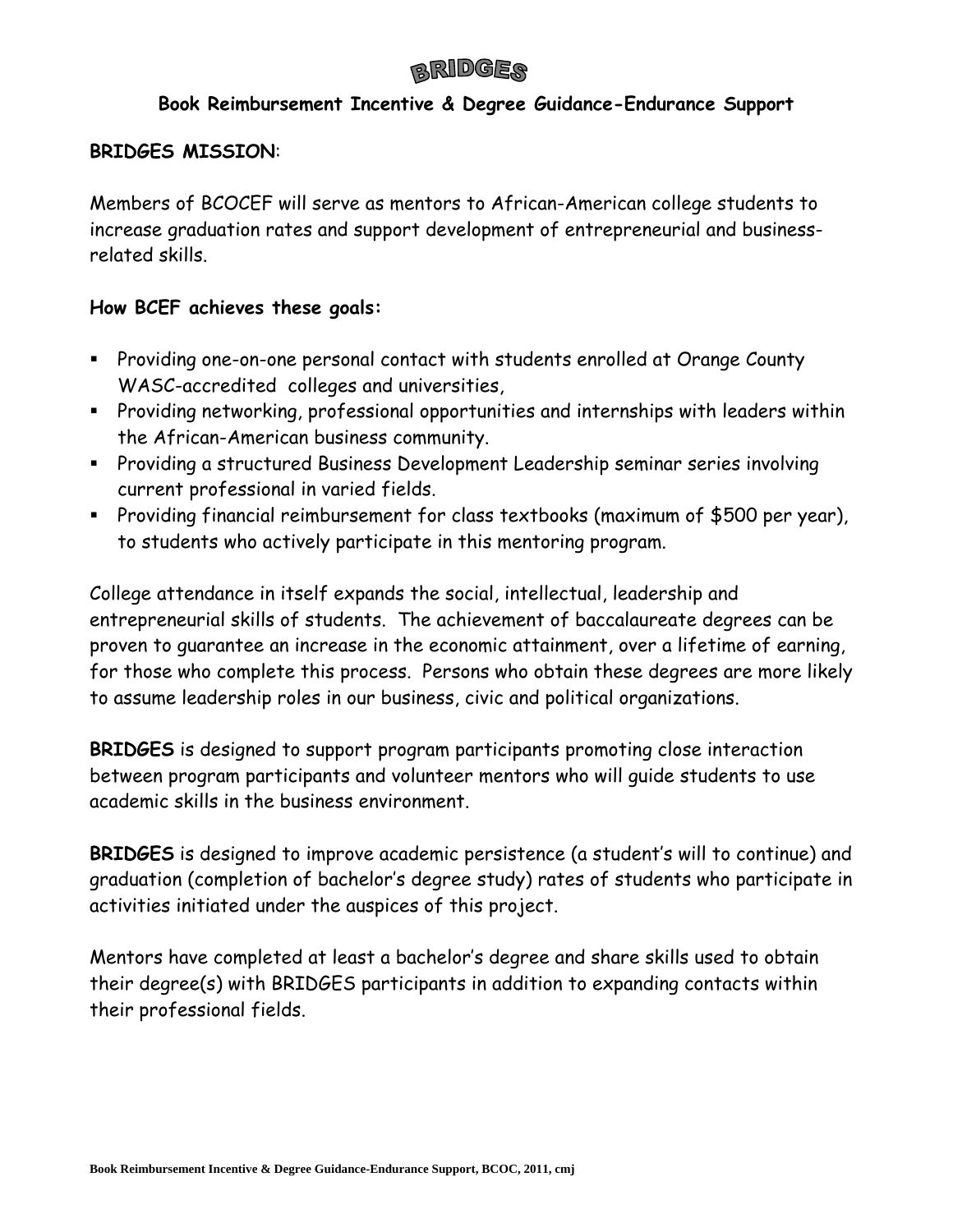### **Program Selection Criteria:**

Due to the intensive nature of this program, selected participant numbers will be limited to five scholars per year selected from the applicant pool.

- Priority consideration will be given to applicants who have declared degrees directly applicable to Business Administration or its various components (Accounting, Finance, Marketing, etc.), science, mathematics or information technology.
- Students with other majors are encouraged to apply and spend time in their essay displaying how they can use the skills within their major in the business environment.

### **Eligibility:**

- African-American students, or students from other ethnic backgrounds who plan to work within the African-American community,
- Who have completed their freshman or first year at any one of the four-year colleges listed below, or
- Those who plan to transfer to a university from one of the selected community colleges.

BCOC will accept applicants from the following community colleges and universities during the 2011 academic year:

–Cal State Fullerton –Chapman University –Concordia University –Cypress College –Fullerton College –Golden West College – Irvine Valley College –Orange Coast College –Saddleback College –Santa Ana College –Santiago Canyon College, – Soka University –UC Irvine

- Establish one-on-one relationships with selected students,
- Provide five (5) Business Leadership Development seminars per year,
- Involve selected scholars in "leadership roles" in other activities sponsored by BCEF, and
- Engage scholars as mentors, monitor academic performance of students, and submit three (3) written status reports with details about these contacts made each semester for one full year.

Submit essay, application, two letters of recommendation (school/employer), and copy of most recent academic transcripts, official transcript must be received prior to selection, unofficial transcripts may be submitted with application to: **BCOC, 2323 N. Broadway, Suite 302, Santa Ana, CA.,92706**. All materials must be received by March 1, 2011. Notification of selection will occur no later than March 3, 2011. Successful student applicants and mentors will be formally 'matched' during BCOCEF BRIDGES event March, 18, 2011.

Contact Chuck Moore, CSU Fullerton Irvine Campus, 657-278-1789 [cmoore@exchange.fullerton.edu](mailto:cmoore@exchange.fullerton.edu)